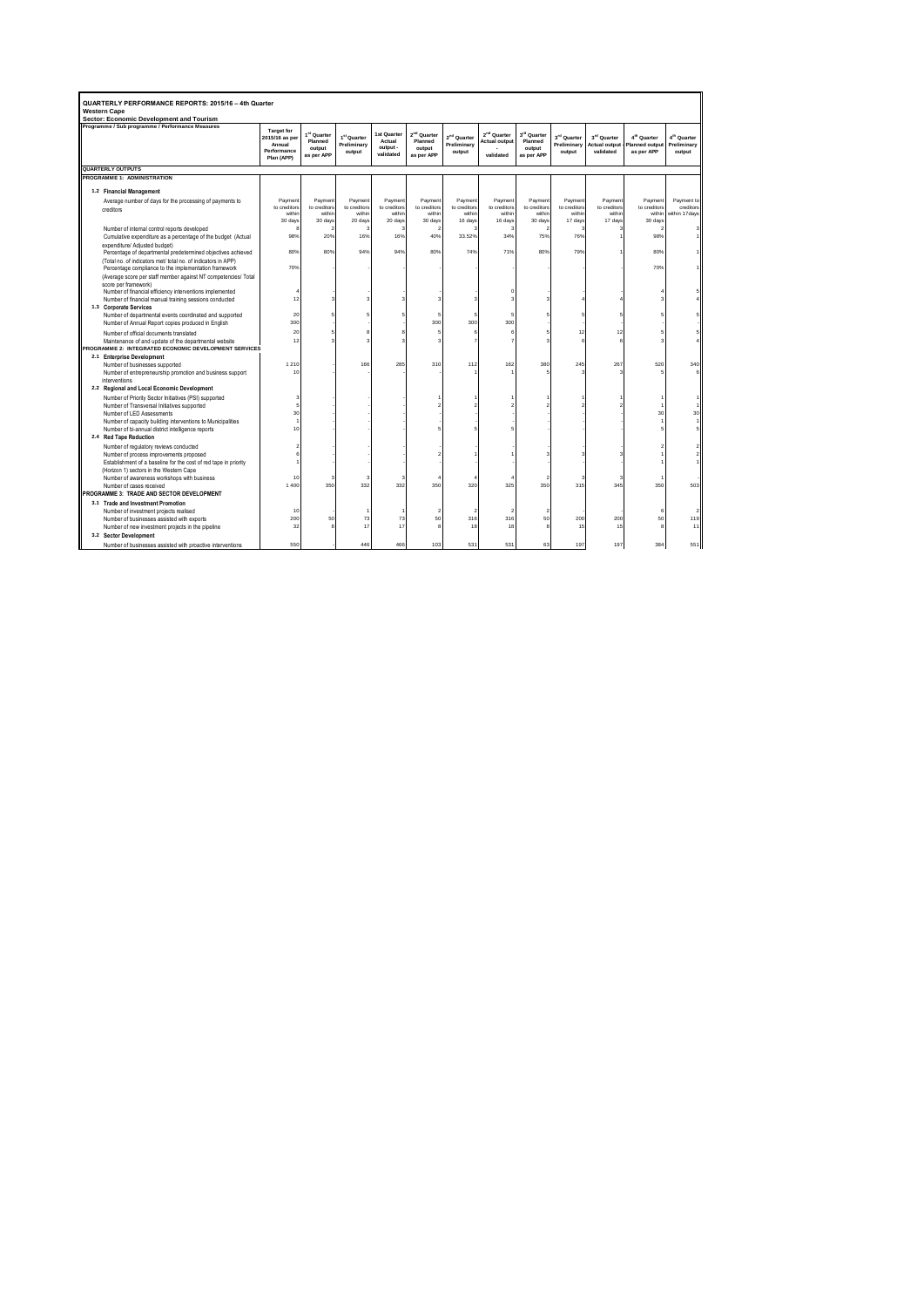| Programme / Sub programme / Performance Measures                                                                                                                                                                                                             |                                                                            |                                                |                                                  |                                                |                                                            |                                                  |                                                              |                                                            |                                      |                                                              |                                                                |                                                  |
|--------------------------------------------------------------------------------------------------------------------------------------------------------------------------------------------------------------------------------------------------------------|----------------------------------------------------------------------------|------------------------------------------------|--------------------------------------------------|------------------------------------------------|------------------------------------------------------------|--------------------------------------------------|--------------------------------------------------------------|------------------------------------------------------------|--------------------------------------|--------------------------------------------------------------|----------------------------------------------------------------|--------------------------------------------------|
|                                                                                                                                                                                                                                                              | <b>Target for</b><br>2015/16 as per<br>Annual<br>Performance<br>Plan (APP) | 1st Quarter<br>Planned<br>output<br>as per APP | 1 <sup>st</sup> Quarter<br>Preliminary<br>output | 1st Quarter<br>Actual<br>output -<br>validated | 2 <sup>nd</sup> Quarter<br>Planned<br>output<br>as per APP | 2 <sup>nd</sup> Quarter<br>Preliminary<br>output | 2 <sup>nd</sup> Quarter<br><b>Actual output</b><br>validated | 3 <sup>rd</sup> Quarter<br>Planned<br>output<br>as per APP | 3rd Quarter<br>Preliminary<br>output | 3 <sup>rd</sup> Quarter<br><b>Actual output</b><br>validated | 4 <sup>th</sup> Quarter<br><b>Planned output</b><br>as per APP | 4 <sup>th</sup> Quarter<br>Preliminary<br>output |
| Number of trade and investment projects realised<br>3.3 Strategic Initiatives                                                                                                                                                                                | 11                                                                         |                                                |                                                  |                                                |                                                            |                                                  |                                                              |                                                            |                                      | 19                                                           |                                                                | 19                                               |
| Number of infrastructure projects supported<br>Number of broadband projects supported<br>Number of design projects supported                                                                                                                                 | 13                                                                         |                                                |                                                  |                                                |                                                            |                                                  |                                                              |                                                            |                                      |                                                              | 13                                                             | $\mathbf{R}$                                     |
| Number of Green Economy projects supported<br>PROGRAMME 4: BUSINESS REGULATION AND GOVERNANCE                                                                                                                                                                |                                                                            |                                                |                                                  |                                                |                                                            |                                                  |                                                              |                                                            |                                      |                                                              |                                                                |                                                  |
| 4.2 Regulation Services<br>Number of business licence appeal recommendations provided<br>Number of sub-standard goods confiscation operations conducted<br>with stakeholders<br>4.3 Consumer Protection<br>Number of consumer education programmes conducted | 200                                                                        | 50                                             | 57                                               | 57                                             | 50                                                         | 56                                               | 56                                                           | 50                                                         | 56                                   | 56                                                           | 50                                                             | 66                                               |
|                                                                                                                                                                                                                                                              | 7000                                                                       | 1 000                                          | 1 0 9 9                                          | 1 0 9 9                                        | 2000                                                       | 1831                                             | 1831                                                         | 2000                                                       | 1816                                 | 1816                                                         | 2000                                                           | 1849                                             |
| Number of complaints received<br>Number of complaints resolved                                                                                                                                                                                               | 5 0 0 0                                                                    | 1 000                                          | 1 0 9 0                                          | 1 0 9 0                                        | 1500                                                       | 1919                                             | 1919                                                         | 1500                                                       | 1790                                 | 1790                                                         | 1 000                                                          | 1820                                             |
| Number of consumer education booklets and/or information<br>material distributed to strategic partners                                                                                                                                                       | 5 0 0 0                                                                    | 1500                                           | 2984                                             | 2984                                           | 1 000                                                      | 4 9 9 3                                          | 4993                                                         | 1500                                                       | 4624                                 | 4624                                                         | 1 000                                                          | 6756                                             |
| Number of financial literacy workshops conducted<br>Number of attendees at financial literacy workshops                                                                                                                                                      | 50<br>1 000                                                                | 10<br>150                                      | 17<br>423                                        | 17<br>423                                      | 15<br>350                                                  | 18<br>508                                        | 18<br>508                                                    | 15<br>350                                                  | 23<br>407                            | 23<br>407                                                    | 10<br>150                                                      | 11<br>200                                        |
| Number of SMME engagements conducted                                                                                                                                                                                                                         | 20                                                                         | 5                                              |                                                  | $\overline{7}$                                 | 5                                                          |                                                  | 6                                                            | 5                                                          |                                      |                                                              |                                                                | 5                                                |
| 4.4 Liquor Regulation                                                                                                                                                                                                                                        |                                                                            |                                                |                                                  |                                                |                                                            |                                                  |                                                              |                                                            |                                      |                                                              |                                                                |                                                  |
| Number of awareness interventions conducted<br>Number of inspections conducted                                                                                                                                                                               | 120<br>3 2 5 0                                                             | 30<br>812                                      | 41<br>943                                        | 41<br>943                                      | 30<br>813                                                  | 49<br>1 0 5 6                                    | 49<br>1056                                                   | 30<br>812                                                  | 41<br>1 0 3 5                        | 41<br>1 0 3 5                                                | 30<br>813                                                      | 29<br>1 1 8 8                                    |
| Number of applications received                                                                                                                                                                                                                              | 2850                                                                       | 712                                            | 783                                              | 783                                            | 713                                                        | 1077                                             | 1077                                                         | 712                                                        | 1 1 5 7                              | 1 1 5 7                                                      | 713                                                            | 916                                              |
| Number of licences issued<br>PROGRAMME 5: ECONOMIC PLANNING                                                                                                                                                                                                  | 1500                                                                       | 375                                            | 396                                              | 396                                            | 375                                                        | 343                                              | 343                                                          | 375                                                        | 492                                  | 492                                                          | 375                                                            | 424                                              |
| 5.1 Policy and Planning                                                                                                                                                                                                                                      |                                                                            |                                                |                                                  |                                                |                                                            |                                                  |                                                              |                                                            |                                      |                                                              |                                                                |                                                  |
| Number of economic strategies developed                                                                                                                                                                                                                      |                                                                            |                                                |                                                  |                                                |                                                            |                                                  |                                                              |                                                            |                                      |                                                              |                                                                |                                                  |
| Number of strategies reviewed                                                                                                                                                                                                                                |                                                                            |                                                |                                                  |                                                |                                                            |                                                  |                                                              |                                                            |                                      |                                                              |                                                                |                                                  |
| Number of strategic planning sessions                                                                                                                                                                                                                        |                                                                            |                                                |                                                  |                                                |                                                            |                                                  |                                                              |                                                            |                                      |                                                              |                                                                |                                                  |
| Number of sector/cross-cutting theme policies developed<br>5.2 Research & Development                                                                                                                                                                        |                                                                            |                                                |                                                  |                                                |                                                            |                                                  |                                                              |                                                            |                                      |                                                              |                                                                |                                                  |
| Economic research reports                                                                                                                                                                                                                                    |                                                                            |                                                |                                                  |                                                |                                                            |                                                  |                                                              |                                                            |                                      |                                                              |                                                                |                                                  |
| Provisioning of micro, meso and macro-economic data                                                                                                                                                                                                          |                                                                            |                                                |                                                  |                                                |                                                            |                                                  |                                                              |                                                            |                                      |                                                              |                                                                |                                                  |
| 5.3 Knowledge Management                                                                                                                                                                                                                                     |                                                                            |                                                |                                                  |                                                |                                                            |                                                  |                                                              |                                                            |                                      |                                                              |                                                                |                                                  |
| Fully Implemented e -filing system in accordance with provincial<br>quidelines                                                                                                                                                                               | Back scanning                                                              |                                                |                                                  |                                                |                                                            |                                                  |                                                              |                                                            |                                      |                                                              | Back scanning                                                  | Back<br>scanning                                 |
|                                                                                                                                                                                                                                                              | records of<br>2 selected<br>programs                                       |                                                |                                                  |                                                |                                                            |                                                  |                                                              |                                                            |                                      |                                                              | records of<br>2 selected<br>programs                           | сŧ<br>records of<br>2 selected<br>programs       |
| Enterprise Content Management System to store and<br>dissemination institutional knowledge                                                                                                                                                                   | 50%<br>content<br>stored and<br>disseminated                               |                                                |                                                  |                                                |                                                            |                                                  |                                                              |                                                            |                                      |                                                              | 50% of<br>content<br>stored and<br>disseminated                | 86% of<br>content<br>stored and<br>disseminated  |
| Number of Learning networks facilitated                                                                                                                                                                                                                      |                                                                            |                                                |                                                  |                                                |                                                            |                                                  |                                                              |                                                            |                                      |                                                              |                                                                |                                                  |
| 5.4 Monitoring and Evaluation                                                                                                                                                                                                                                |                                                                            |                                                |                                                  |                                                |                                                            |                                                  |                                                              |                                                            |                                      |                                                              |                                                                |                                                  |
| Number of evaluation reports<br>Number of monitoring reports                                                                                                                                                                                                 |                                                                            |                                                |                                                  |                                                |                                                            |                                                  |                                                              |                                                            |                                      |                                                              |                                                                |                                                  |
| M&E Strategic Framework developed                                                                                                                                                                                                                            |                                                                            |                                                |                                                  |                                                |                                                            |                                                  |                                                              |                                                            |                                      |                                                              |                                                                |                                                  |
| 5.5 Western Cape Economic Development Partnership                                                                                                                                                                                                            |                                                                            |                                                |                                                  |                                                |                                                            |                                                  |                                                              |                                                            |                                      |                                                              |                                                                |                                                  |
| Number of joint plans/projects between the Economic                                                                                                                                                                                                          |                                                                            |                                                |                                                  |                                                |                                                            |                                                  |                                                              |                                                            |                                      |                                                              |                                                                |                                                  |
| Development Partnership and its partners                                                                                                                                                                                                                     |                                                                            |                                                |                                                  |                                                |                                                            |                                                  |                                                              |                                                            |                                      |                                                              |                                                                |                                                  |